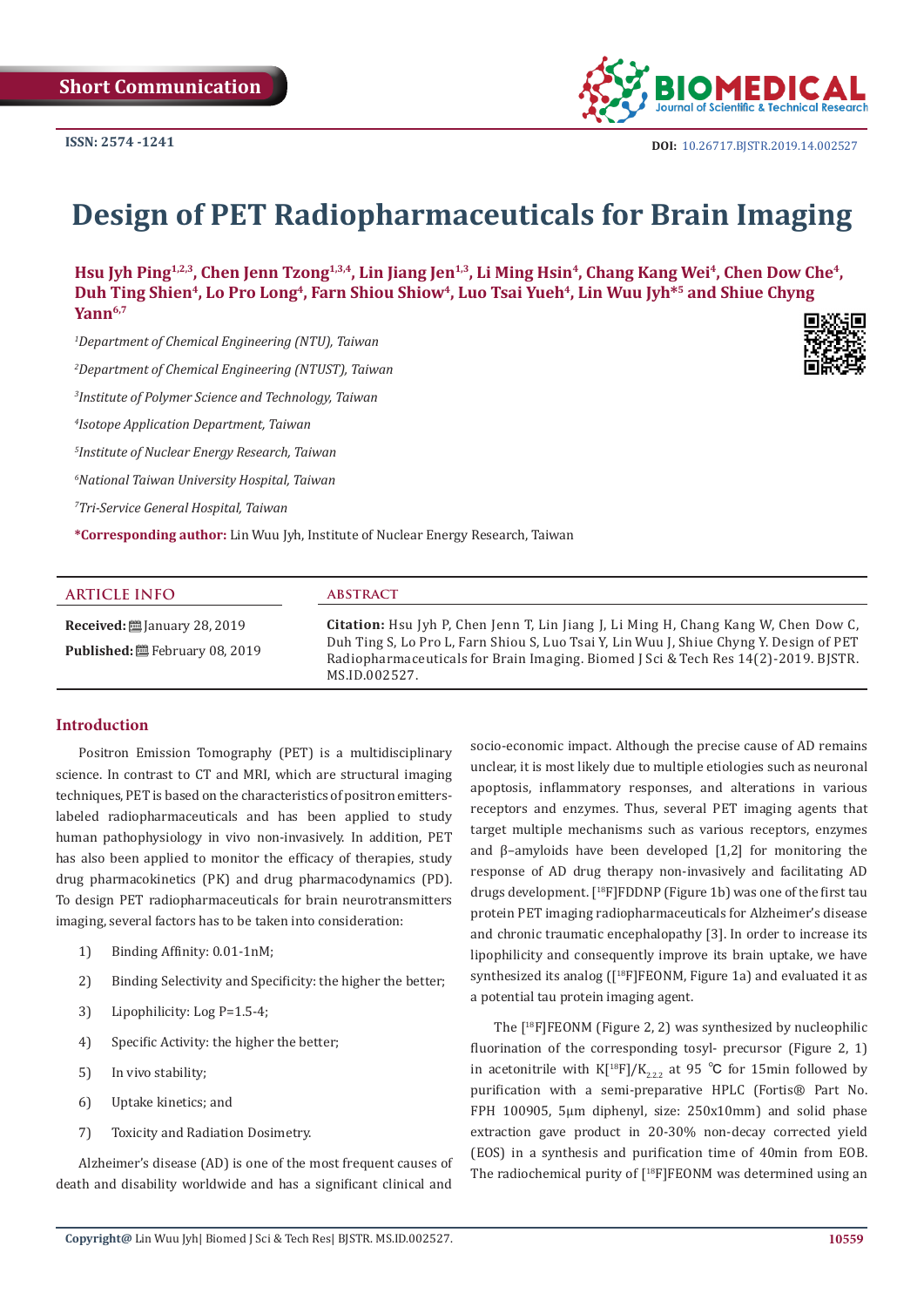analytical HPLC (Cogent C18 100A 5μm, e Series,150mmx4.6mm, Cat.No.78018-15P). The keystep of producing F-18 labeled PET radiopharmaceuticals online is radiofluorination. One of the best reactors for radiofluorination is made of carboxy glass [4]. In carboxy glass reactor, the reaction rate of  $[$ <sup>18</sup>F]FEONM will be a first order reaction in the beginning, with n order reaction at time  $t_{a}$  to achieve highest yield and end at time  $t_{b'}$ , then gradually decompose with -m order reaction and end at time  ${\rm t_c^{\scriptscriptstyle +}}$  Therefore, for the function of gap area (FG) [5] curve can be approached with Gauss distribution, Gauss or Welch apodization function. Since the solution of the integration form of Gaussian apodization function is error function, cannot be found an analytical form at its minimum area by calculus. However, the length of microfluidic plug flow reactor can be designed based on Welch apodization function with an analytical form as:



**a.** [ [<sup>18</sup>F]FEONM and

#### b. [18F]FDDNP

Figure 1: Structure modification of [<sup>18</sup>F]FDDNP will increase the lipophilicity and the new structure named [<sup>18</sup>F]FEONM. Therefore, the no Beta amyloid [<sup>18</sup>F]FDDNP has become an both Tau tangle and Beta amyloid uptake Alzheimer disease imaging agent [18F]FEONM.



**Figure 2:** Synthesis of [<sup>18</sup>F]FEONM (2).

$$
L = \frac{t_a r_{a0}}{\pi D C_{A0} (t_a - t_b + t_b^2 + t_b^3/3 - t_c^2 - t_a^3/3)} \int_0^{x_A} \frac{1 + \varepsilon_A x_A}{1 - x_A} dx_A
$$

Where D: diameter,  $F_{A0}$ : feed rate,  $C_{A0}$ : [<sup>18</sup>F-] initial activity concentration, ε<sub>λ</sub>: stoichiometry, x<sub>λ</sub>: conversion rate. *In vitro* studies showed that [<sup>18</sup>F]FEONM had higher lipophilicity than that of  $[$ <sup>18</sup>F]FDDNP ( $log = 2.20 \pm 0.17$  and  $1.93 \pm 0.10$ , respectively [5-7]) and the logP ratio of  $[$ <sup>18</sup>F]FEONM to  $[$ <sup>18</sup>F]FDDNP is 1.14. Thus, the lipophilicity of [<sup>18</sup>F]FDDNP increases as expected and it gets 38% higher. This is measured with shake-flask gold standard method